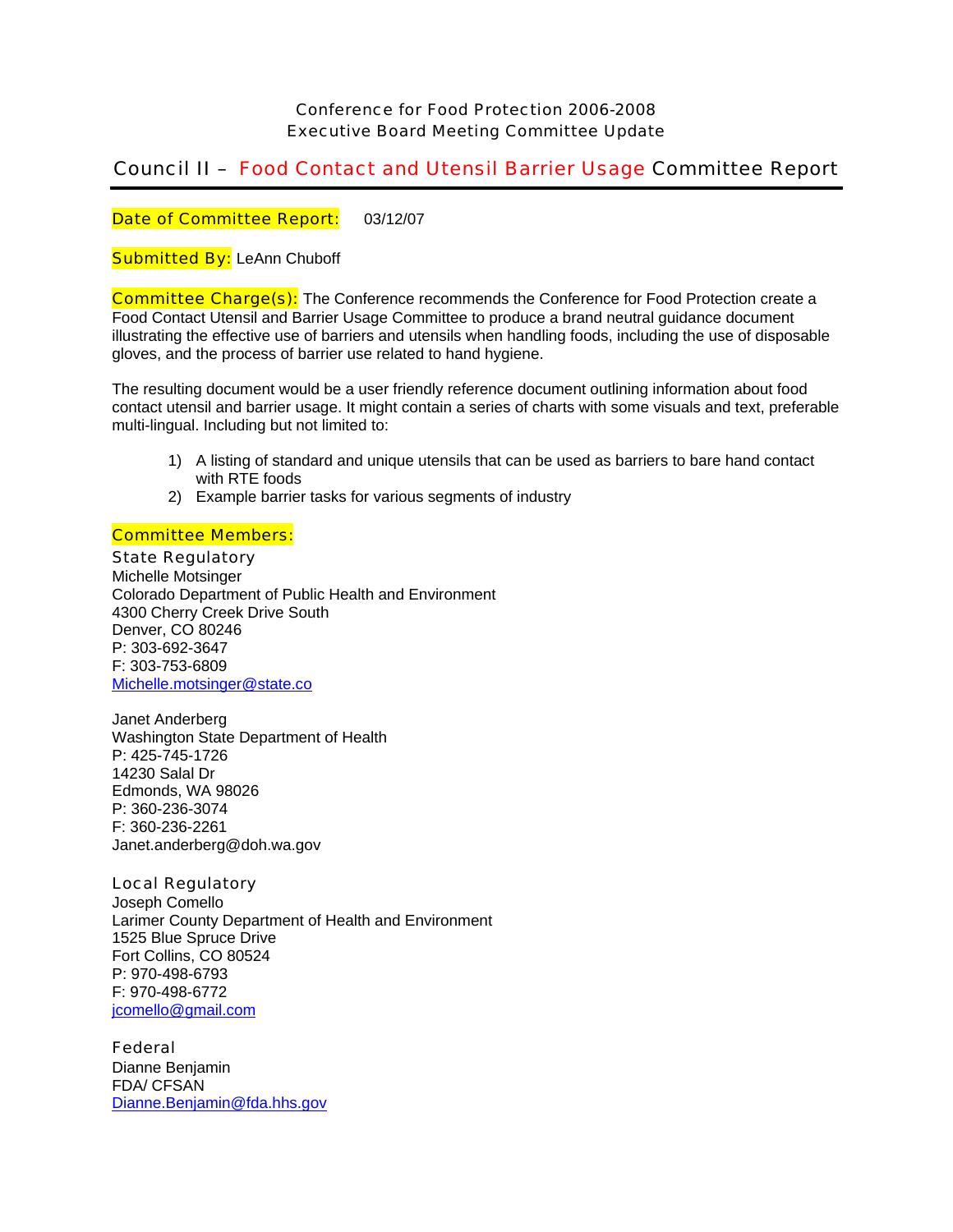### Academia

Jeannie Riess Colorado State University/ Environment Health Service 637 Justice Drive Fort Collins, CO 80526 P: 970-491-6745 F: 970-491-4804 jriess@lamar.colostate.edu

## **Industry**

Robert Joyce Radisson Airport Hotel 2081 Post Road Warwick, RI 02886 401-739-3000 401-732-9019

Lacie Thrall **Alternate: Doris Rittenmeyer**<br>FoodHandler, Inc. **FoodHandler**, Inc. 1917 S. Brighton Circle 15 Pentire Circle Mesa, AZ 85209 Iowa City, IA 55224 P: 480-218-9144 P: 319-356-0107 F: 480-218-9145 F: 319-356-0108

Jane Griffith WaWa, Inc. 260 W. Baltimore Pike WaWa, PA 19063 P: 610-358-8180 F: 610-361-3704 Jane.m.griffith@wawa.com

LeAnn Chuboff 175 W. Jackson Blvd. Suite 1500 Chicago, IL 60604 P: 312-715-5374 F: 312-566-9729 lchuboff@nraef.org

Frank Ferko RARE Hospitality International, Inc. 8215 Roswell Road. Bldg. 600 Atlanta, GA 30350 P: 678-320-9288 F: 770-901-6643 fferko@loho.com

Linda McClurg Dunkin Brands 1202 S. Victory Blvd. Burbank, CA 91502 P: 818-295-2969 Linda.mcclurg@dunkinbrands.com

FoodHandler, Inc. l.thrall@foodhandler.com d.rittenmeyer@foodhandler.com